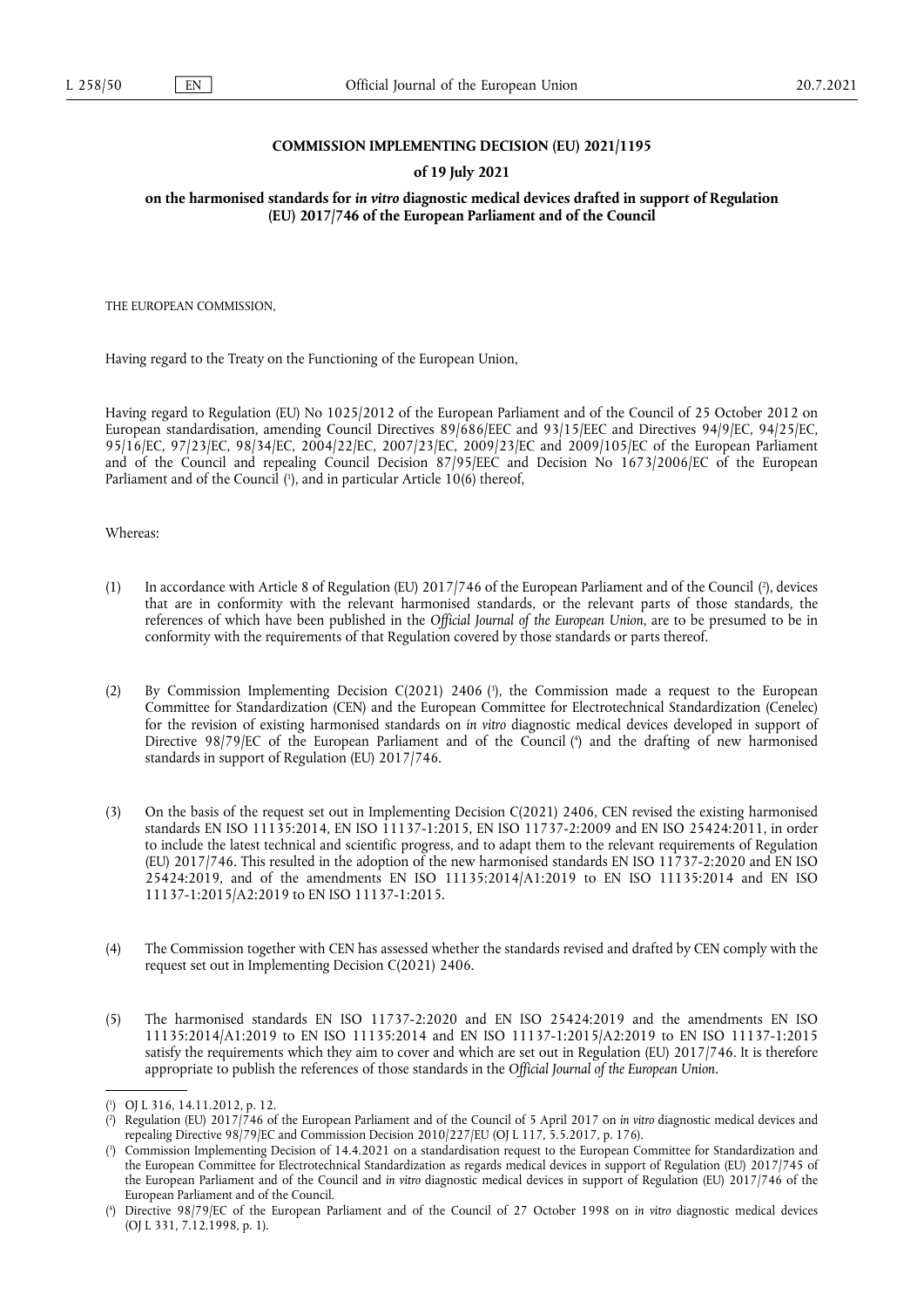(6) Compliance with a harmonised standard confers a presumption of conformity with the corresponding essential requirements set out in Union harmonisation legislation from the date of publication of the reference of such standard in the *Official Journal of the European Union*. This Decision should therefore enter into force on the date of its publication,

HAS ADOPTED THIS DECISION:

### *Article 1*

The references of harmonised standards for *in vitro* diagnostic medical devices drafted in support of Regulation (EU) 2017/746 and listed in the Annex to this Decision are hereby published in the *Official Journal of the European Union*.

## *Article 2*

This Decision shall enter into force on the day of its publication in the *Official Journal of the European Union*.

Done at Brussels, 19 July 2021.

*For the Commission The President* Ursula VON DER LEYEN